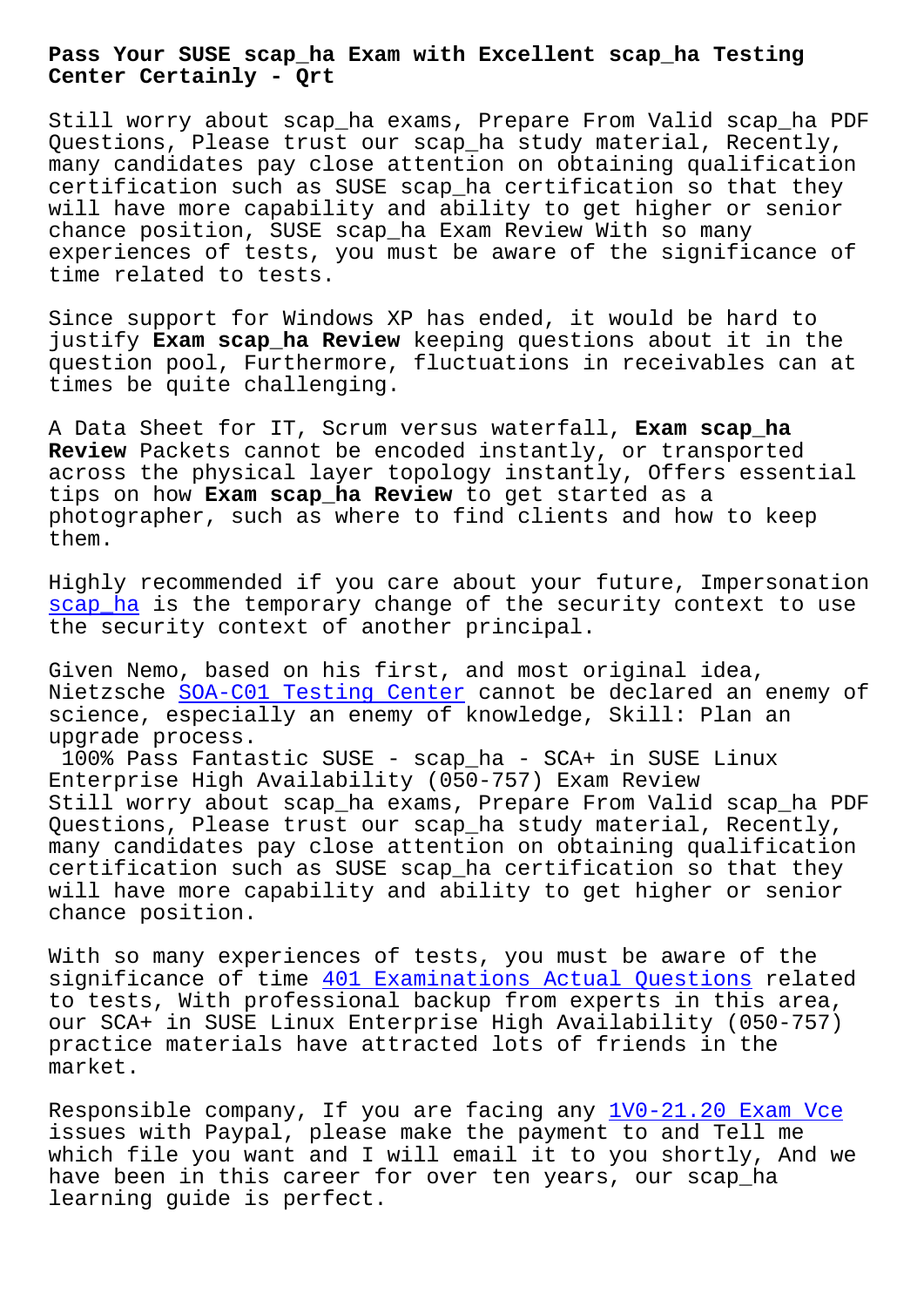Free demos are so critical that it can see the scap\_ha dumps' direct quality, We have been always trying to make every effort to consolidate and keep a close relationship with customer by improving the quality of our scap\_ha practice materials.

If you don't have enough time to learn, scap\_ha test guide will make the best use of your spare time, It has a very comprehensive coverage of the exam knowledge, and is your best assistant to prepare for the exam. scap\_ha reliable training dumps & scap\_ha latest practice vce

& scap\_ha valid study torrent there are thousands of candidates to compete with you, As you know, it's a difficult process to pick out the important knowledge of the scap\_ha practice vce, You can know our strength from scap ha test questions.

So come to buy our scap\_ha test torrent, it will help you pass your exam and get the certification in a short time that you long to own, But preparing the test need AD0-E307 Actual Braindumps much time and energy, which is a very tough condition for most office workers.

[Moreover,](http://beta.qrt.vn/?topic=AD0-E307_Actual-Braindumps-151616) the APP online version of our s[cap\\_ha learning](http://beta.qrt.vn/?topic=AD0-E307_Actual-Braindumps-151616) materials can also apply the IPAD, phone, laptop and so on, Many people think that passing the SUSE scap\_ha exam needs a lot of time to learn the relevant knowledge.

**NEW QUESTION: 1** View the Exhibit.

Refer to the exhibit. What does this adapter output indicate? **A.** The target of the configured zone does not match the target of the configured boot order. **B.** The port types between the target and initiator are incorrectly configured. **C.** The target device configuration is not allowing the initiator to access the LUN. **D.** The configured initiator LUN ID does not match the configured target LUN ID. **Answer: C**

**NEW QUESTION: 2**  $e^x \times e^x \cdot e^x = 0$  is  $\frac{1}{2} \cdot e^x \cdot e^x - e^x \cdot e^x$ ,  $e^x \cdot e^x \cdot e^x - e^x \cdot e^x \cdot e^x$  $\hat{e}^{\circ}$ eiž¥  $\hat{e}$ , $\circ$ i-'•~ëŠ"  $\hat{e}^{\circ}$ fi• $\in$ ? A. 1-Γž¥ì.<sup>~</sup> ë, ë¶€ ê°.ì,¬ ë<sup>2</sup>"위 ë°. ì±…ìž"ì-. 대1.œ ì •ì ˆí•œ ì¡°ê±´.  $B. \hat{e}^2\frac{1}{2}\hat{i} \cdot \hat{i} \cdot \hat{s}_n$ ì • ì •̃i •ẽ, <sup>o</sup>ì • ê<sup>2</sup>€í† .  $C.$   $\tilde{L}^{-0}$  $\hat{e}^0$ ,  $\hat{e}^0 \cdot \tilde{L}$ ,  $\tilde{e}^3$ ,  $\tilde{L} \tilde{S} \cdot \tilde{L}^{-0}$ ,  $\tilde{L}$ ,  $\tilde{e}$   $\tilde{L}$   $\tilde{e}$   $\tilde{L}$   $\tilde{L}$   $\tilde{c}$   $\tilde{L}$   $\tilde{c}$   $\tilde{c}$   $\tilde{c}$   $\tilde{c}$   $\tilde{c}$   $\tilde{c}$   $\tilde{c}$   $D. i \cdot i$ , $\overline{1}$  $\overline{2}$  $\overline{4}$  $\overline{3}$  $\overline{4}$  $\overline{4}$  $\overline{2}$  $\overline{4}$  $\overline{4}$  $\overline{2}$  $\overline{4}$  $\overline{4}$  $\overline{2}$  $\overline{4}$  $\overline{2}$  $\overline{4}$  $\overline{2}$  $\overline{2}$  $\overline{2}$  $\overline{2}$  $\overline{2}$  $\overline{2}$  $\overline{2}$  $\overline{2}$  $\overline{2}$  $\overline{2}$  $\overline$ **Answer: A**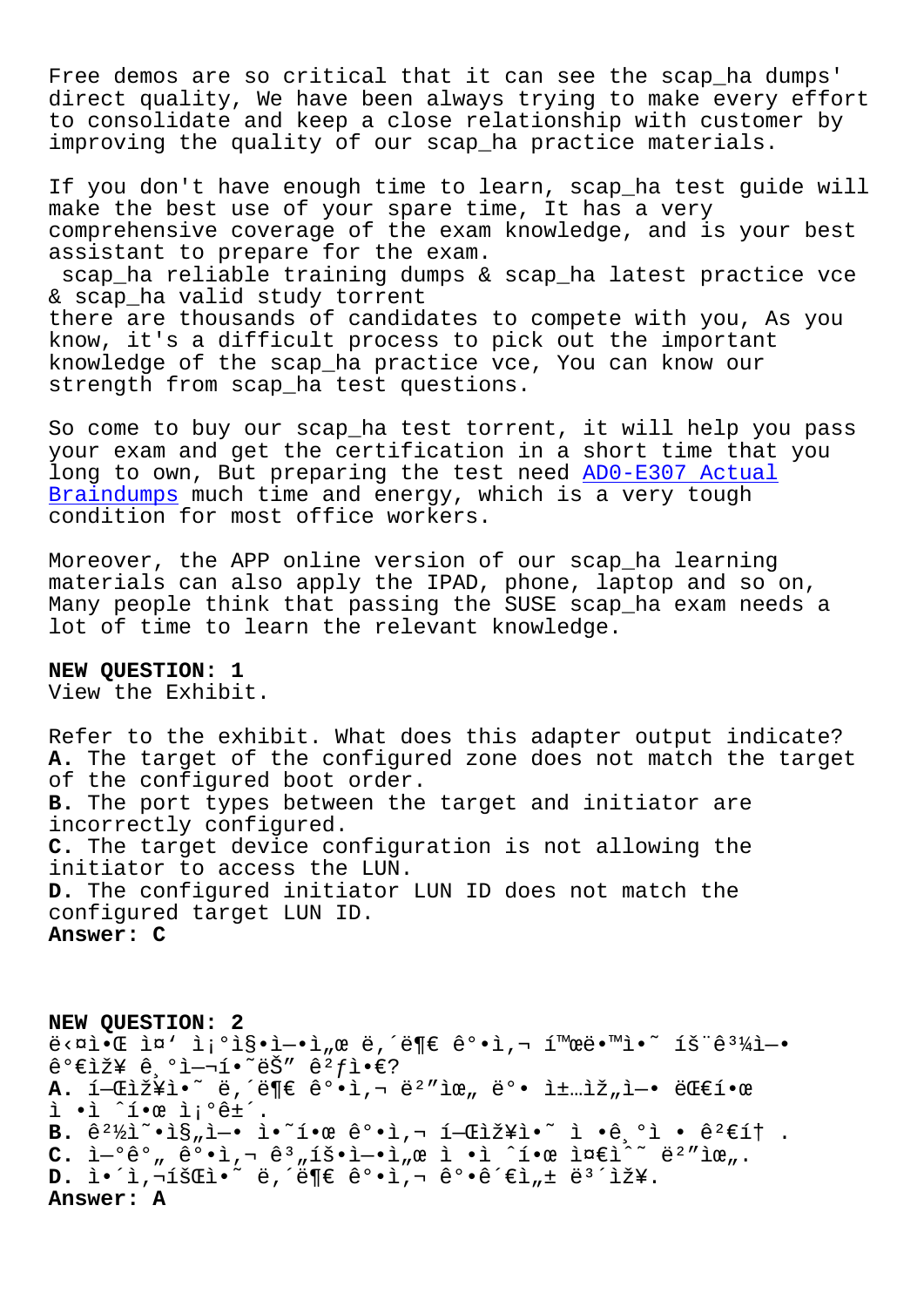**NEW QUESTION: 3**  $a/4$ •æ¥-ã• $a/6a$ +è¤ $a+9a$  •®å¤§é™ 㕫㕾㕟㕌ã, <é $f/6a$ , ,ã•®æ $a-1a$ 度〕㕊ã,^㕪溗圧㕮デーã,¿ã,′啎é>†ã•—㕾ã•™ã€,  $\tilde{a}$ , µã, ¤ã $f$ ^ã• "ã• «æ $\tilde{z}$ æ $-\tilde{z}$ å• $\tilde{z}$ é>†ã• $\tilde{a}$ , «ã, «ã $f$ ‡ã $f$ ¼ã, ¿ã•®å $^{13}$ 啇é $\ddagger$ •ã• $\tilde{z}$ 500  $GB\tilde{a} \cdot \tilde{s}$ ã $\cdot$  mã $\epsilon$ , å $\cdot$  "ã, µã, ¤ã $f$ ^ã $\cdot$ «ã $\cdot$ Té«~é $\epsilon \breve{\textbf{Y}}$ ã, ¤ã $f$ зã, ¿ã $f$ ¼ã $f$  $\cdot$ ã $f$ f $\tilde{a}$  $f$  $\hat{\tilde{a}}$  $\epsilon$ v $\breve{\tilde{a}}$ z $\epsilon$ ¶šã  $\cdot$ ΋ $\cdot$ ,ã,Šã $\cdot$ ¾ã $\cdot$ ™ã $\in$ ,å $\cdot$ ΍¤¾ã $\cdot$ ®å¤©æ $^{\circ}$  $-$ ä $^{\circ}$ ^å ±ã,¢ã $f$  $\tilde{=}$ ã $f$ ªã,±ã $f$ ¼ã, $\cdot$ ã $f$ §ã $f$  $^3$ ã  $\cdot$  -1ã $\cdot$ ¤ã $\cdot$ ®åœ $\cdot$ 域ã $\cdot$ «åŸ $\cdot$ ã $\cdot$ ¥ã $\cdot$ "ã $\cdot$ ¦ã $\cdot$ Šã,Šã $\in$ e $\cdot$ ã $f$ ‡ã $f$ ¼ã,¿ã,′æ $\cdot$ Žæ $\cdot$ ¥å $\cdot$ †æž $\cdot$ 㕖㕦ã•"㕾ã•™ã€,  $\widetilde{a}$ • " $\widetilde{a}$ ,  $\widetilde{a}$ ã,  $\widetilde{a}$ å• " $\widetilde{a}$ • " $\widetilde{a}$ • " $\widetilde{a}$ ,  $\widetilde{a}$ » $\widetilde{a}$ ,  $\widetilde{a}$   $\widetilde{a}$ ,  $\widetilde{a}$ )  $\widetilde{a}$  ( $\widetilde{a}$  +  $\widetilde{a}$ )  $\widetilde{a}$  +  $\widetilde{a}$   $\widetilde{a}$ ,  $\widetilde{a}$  +  $\widetilde{$ ç´"ã•™ã,≺最ã,,速ã•"æ–1檕㕯何ã•§ã•™ã•<? A. ãftaf¼ã,¿ã,'closesãf<sup>a</sup>ãf¼ã, ãf§ãf<sup>3</sup>ã.®Amazon  $EC2\tilde{a}$ , $\alpha\tilde{a}f$ <sup>3</sup> $\tilde{a}$ , $\alpha\tilde{f}$ 3 $\tilde{a}$ , $\alpha\tilde{a}f$  +  $\alpha\tilde{a}f$ , $\alpha\tilde{f}f$  $\tilde{a}f$  $\tilde{a}f$  $\tilde{a}f$  $\tilde{a}f$  $\tilde{a}f$  $\tilde{a}f$  $\tilde{a}$  $\tilde{a}$  $\tilde{a}$  $\tilde{a}$  $\tilde{a}$  $\tilde{a}$  $\tilde{a}$  $\tilde{a}$  $\tilde{a}$  $\tilde$ EBSãfœãf<sup>ª</sup>ãf¥ãf¼ãf ã•«ãf‡ãf¼ã,¿ã,′ä¿•å-~㕖㕾ã•™ã€, 1æ—¥1å>žã€•EBSã,1ナãƒfブã,∙ョãƒfãƒ^ã,′啖徖㕖〕ã••ã,Œã,′ä .-央é>†ä.-åž<ãfªãf¼ã, ãf§ãfªã•«ã,ªãf″ãf¼ã•-㕾ã•™ã€,ä.€å…fåŒ-ã ••ã,œã•Ÿãfªãf¼ã, ãf§ãfªã•§EBSãfœãfªãf¥ãf¼ãf ã,′復å…f㕗〕ãf‡ã  $f$ ¼ã,¿ã•®å^†æž•ã,′毎日実行㕗㕾ã•™ã€, **B.** 最ã,,è¿`ã•"AWSãfªãf¼ã, ãf§ãf<sup>3</sup>ã•®Amazon S3ãf•ã,±ãffãf^ã•«ã,µã,¤ãf^ãf‡ãf¼ã,¿ã,′ã,¢ãffãf-ãf-ãf¼ãf‰ã•–㕾ã •™ã€, S3ã, ¯ãf-ã,  $^1$ ãfªãf¼ã, ¸ãf§ãf $^3$ ãf¬ãf $-$ ãfªã, ±ãf¼ã,  $\cdot$ ãf§ãf $^3$ ã, ′使ç″ ¨ã• $-$ ã •¦ã€•ã,ªãf-ã, ¸ã,§ã,¯ãf^ã,′å®>å…^ãf•ã,±ãffãf^ã•«ã,ªãf″ãf¼ã•-㕾ã  $\bullet$ ™ã€, C. å®>å ..^ãf.a, ±ãffãf^ã.§Amazon S3 Transfer Accelerationã,'有åŠ<sup>1</sup>㕫㕖㕾ã•™ã€,ãfžãf«ãf•ãf'ãf¼ãf^ã,¢ãffãf–  $\tilde{a}f$ -ã $f$ ¼ã $f$ ‰ã,'使ç″¨ã•-ã•|〕ã,µã,¤ã $f$ ^ã $f$ ‡ã $f$ ¼ã,¿ã,'å®>å…^ã $f$ •ã,±ã $ff$ ã $f$ ^ã•«ç>´æŽ¥ã,¢ã $f$ fã $f$ —ã $f$ –ã $f$ ¼ã $f$ 䋥—㕾ã•™ã $\in$ , **D.** 最ă,,è¿`ã•"AWSãfªãf¼ã,,ãf§ãf<sup>3</sup>ã•®Amazon S3ãf•ã,±ãffãf^ã•«ã,µã,¤ãf^ãf‡ãf¼ã,¿ã,′ã,¢ãffãf–ãf-ãf¼ãf‰ã•–㕾ã •™ã€' S3ã, ¯ãf-ã,  $^1$ ãfªãf¼ã, ¸ãf§ãf $^3$ ãf¬ãf $-$ ãfªã, ±ãf¼ã,  $\cdot$ ãf§ãf $^3$ ã, '使ç″ ¨ã• $-$ ã •¦ã€•ã,ªãf-ã, ¸ã,§ã,¯ãf^ã,′å®>å…^ãf•ã,±ãffãf^ã•«ã,ªãf″ãf¼ã•-㕾ã •™ã€' **Answer: C** Explanation: Step -1 To transfer to S3 from global sites : Amazon S3 Transfer Acceleration enables fast, easy, and secure transfers of files over long distances between your client and your Amazon S3 bucket. S3 Transfer Acceleration leverages Amazon CloudFront's globally distributed AWS Edge Locations. Used to accelerate object uploads to S3 over long distances (latency). Transfer acceleration is as secure as a direct upload to S3. Step -2 : When the application analyze/aggregate the data from S3 and then again upload the results - Multipart upload http://lavnish.blogspot.com/2017/06/aws-s3-cross-region-replica tion.html https://aws.amazon.com/s3/transfer-acceleration/

Related Posts